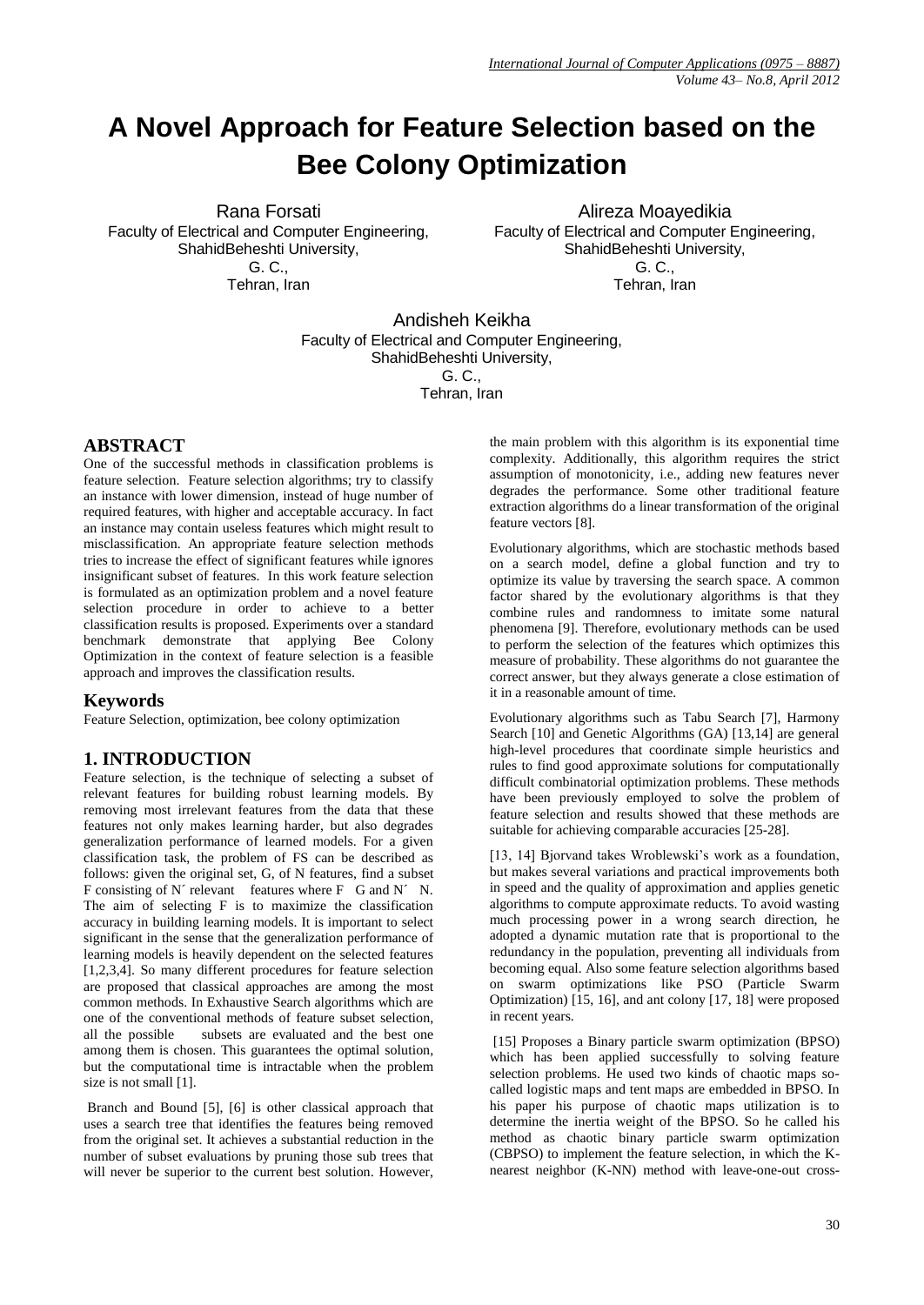Also another PSO-based feature selection algorithm is [19]. Which the author investigated the feature subset selection problem for the binary classification problem using logistic regression model. His approach embodies an adaptive feature selection procedure which dynamically accounts for the relevance and dependence of the features included the feature subset.

In this paper we propose Bee Colony Optimization for solving feature selection problems. BCO will be discussed in details in next sections, but as a brief description The Bee Colony Optimization (BCO) meta-heuristic uses swarm intelligence techniques. This meta-heuristic approach is nature-inspired which is to be applied for finding solutions of difficult combinatorial optimization problems. Rest of the paper is organized as follows: section 3 discusses BCO, section 4 explains the proposed algorithm, section 5 experimental result explanations and section 6 is related to conclusion and future works.

## **2. The BEE COLONY OPTIMIZATION**

BCO has been proposed by Luc<sup>x</sup>ic<sup>'</sup> and Teodorovic<sup>'</sup> [20, 21]. The basic idea is to create a colony of artificial bees capable of successfully solving difficult combinatorial optimization problems. The algorithm simulates the intelligent behavior of bee swarms. An artificial bee colony behaves to some extent like and to some extent in a different way from, bee colonies found in the natural world. It is a very simple, robust and population based stochastic optimization algorithm. The BCO is model the collection and processing of nectar, the practice of which is highly organized. Each bee decides to reach the nectar source by following a nestmate who has already discovered a patch of flowers. Each hive has a so-called dance floor area on which the bees that have discovered nectar sources dance, in that way trying to convince their nestmates to follow them. If a bee decides to leave the hive to get nectar, she follows one of the bee dancers to one of the nectar areas. Upon arrival, the foraging bee takes a load of nectar and returns to the hive relinquishing the nectar to a food-storer bee. After she relinquishes the food, the bee can (a) abandon the food source and become again an uncommitted follower; (b) continue to forage at the food source without recruiting nestmates; or (c) dance and thus recruit nestmates before returning to the food source. The bee opts for one of the above alternatives with a certain probability. Within the dance area, the bee dancers 'advertise' different food sources.

The BCO is a population-based algorithm. A population of artificial bees searches for the optimal solution with every artificial bee generating one solution to the problem. The algorithm consists of two alternating phases: a forward pass and a backward pass. During each forward pass, every bee is exploring the search space and creating various partial solutions. It applies a predefined number of moves (visit certain number of nodes), which construct and/or improve the solution, yielding a new solution. During the second forward pass, bees will visit few more nodes, expand previously created partial solutions. Having obtained new partial solutions, the bees return to the nest and start the second phase, the so-called backward pass. During the backward pass, all bees share information about their solutions. In the nest, all bees participate in a decision-making process. In the nest bees exchange information about quality of the partial solutions created. Bees compare all generated partial solutions. During the backward pass, Based on the quality of the partial solutions generated, every bee decides with a certain probability whether it will advertise its solution or not. The bees with better solutions have more chances to advertise their solutions. The remaining bees have to decide whether to continue to explore their own solution in the next forward pass, or to start exploring the neighborhood of one of the solutions being advertised. Similarly, this decision is taken with a probability, so that better solutions have a higher probability of being chosen for exploration. Depending on the quality of the partial solutions generated, every bee possesses certain level of loyalty to the path leading to the previously discovered partial solution. The search process is composed of iterations. The first iteration is finished when bees create for the first time one or more feasible solutions by visiting all node. The two phases of the search algorithm, the forward and backward pass, are performed iteratively, until a stopping condition is satisfied. The possible stopping conditions could be, for example, the maximum total number of forward/backward passes, the maximum total number of forward/backward passes without the improvement of the objective function, etc.

The best discovered solution during the first iteration is saved, and then the second iteration begins. Within the second iteration, bees again incrementally construct solutions of the problem, etc. There are one or more partial solutions at the end of each iteration. The analyst-decision maker prescribes the total number of iterations.

## **3. BCFSELECT: BEECOLONYFAETURE SELECTION**

In this paper a new approach to solve feature selection problem is proposed, in which the natural behaviour of the bees are simulated and modelled to solve the problem. As a brief explanation, each bee randomly selects 0 or 1 at the begin, and moves forward for d forward steps, during each forward step the bee must decide whether choose a feature or not, after d forward step is passed the backward step is started in which bees turn back to their hive and evaluate their solutions. At this point bees are divided into 2 groups of committed and uncommitted, those bees that their fitness is above a pre-specified amount are recognized as committed and the others are uncommitted. This concept is known as loyalty. To determine which bee is loyal to its solution the highest and the lowest fitness values are chosen and then their average is calculated which is called A and a number in the interval  $[A - 1]$  is randomly generated as r as the pre-specified loyalty degree, and those ants that their loyalty level to their solution is above r are considered as committed and the others that are uncommitted must follow the committed ones. At this point each uncommitted bee should choose a committed bee to follow for d steps and after d steps are taken by so called followers they are free to choose their further movements by their own. But the followers should decide which bee to follow according to roulette wheel, which is a recruiting probability. In below solution evaluation, loyalty decision and recruiting probability are discussed in greater details according to the algorithm implementations.

## **3.1. Solution Representation**

The first question to solve feature problem by BCO is how to represent solutions. Solutions are represented in the following form: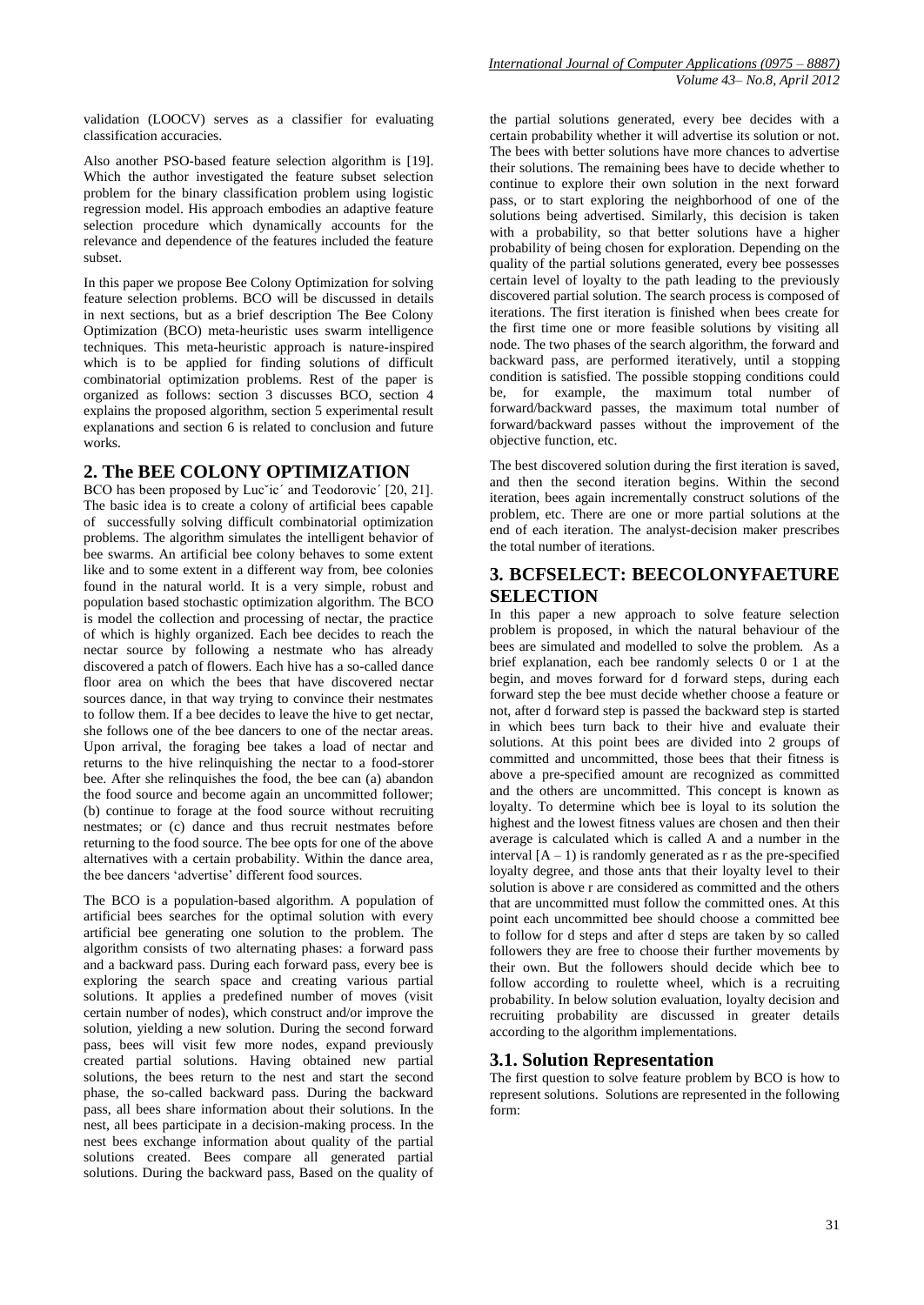

Fiis the i<sup>th</sup> component of the generated solution by any bee where i, is between 1 and n, and 1 indicates the feature is selected while 0 indicates an unselected feature. n is the length of features. In bee colony approach bees must go further for s steps and then they should turn back to the hive for general fitness evaluation. The forward step is determined by the empirical studies that are described in the experimental result section for each dataset separately.

#### **3.2. Loyalty Decision**

Depending on the quality of the generated solutions, every bee possesses certain level of loyalty to their path leading to the previously discovered solution. Artificial bees that are loyal to their partial solutions, are more likely that their solutions to be advertised. The bees decide whether they stay loyal to their decision or not by the following equation:

$$
P_b^{u+1} = e^{-\frac{0_{\text{max}} - 0_b}{u}}, \quad b = 1, 2, 3, \dots B. \tag{1}
$$

Where Omax is the maximum normalized fitness of the generated solution of the bee B, Ob is the normalized value for the objective function of partial solution created by b-th bee and u is the ordinary number of forward pass (e.g.,  $u = 1$ ) for the first forward pass). It is worthwhile to mention that, the higher the value of u, the high the effect of the already discovered solution. Using a random number generator and equation (1), each bee decides whether remain loyal to its partial solution or become an uncommitted bee.

#### **3.3. Recruiting Probability**

Once the solution is abandoned by a bee, the bee becomes uncommitted and has to select one of the advertised solutions. This decision is taken with a probability known as recruiting probability, so that better advertised solutions have bigger opportunity to be chosen for further exploration.

$$
P_b = \frac{O_b}{\sum_{k=1}^{R} O_k}, \quad b = 1, 2, 3, ..., R
$$
 (2)

Where Ok represents the normalized value of the objective function of the k-th advertised general solution and R is the number of recruiters, that each uncommitted bee choose one committed bee according to roulette wheel.

#### **3.4. Evaluation And Stopping Condition**

The quality of the solutions, produced by BCF Select, relies on the stochastic nature of the technique and the way in which the objective function is converted to a fitness function that can guide the algorithm to the desired region of the search space. As a result, designing a good fitness function is a key problem in solving problems with the BCFS method. The evaluation is straightforward since a solution represents a selected feature subset, X, and the evaluation function is clear. The fitness of a solution S is defined as:

Fitness (S) = (correctly classified samples / total samples) $\times$ 100%. (3) The two phases of the search algorithm, forward and backward pass, are alternating in order to generate all required

feasible solutions (one for each bee). The first iteration is finished when bees for the first time create one or more feasible solutions by visiting all the nodes. When all solutions are completed the best discovered solution during the first iteration is determined. It is used to update global best solution and an iteration of the BCO is accomplished. The two phases of the BCO are carried out iteration by iteration, until a stopping condition is satisfied. The possible stopping conditions could be, for example, the maximum total number of forward/backward passes, the maximum total number of forward/backward passes without the improvement of the objective functions, etc. At the end of each iteration, the best found solution (the so called global best) is reported as the final one. Also this point should be noted that during forward paths, when the fitness of each bee is calculated, its value is saved if it is higher than any other previous forward paths, and at the end of the iteration is represented as the highest and best generated solution. For instance in figure 1, fitness of the b-th bee is chosen as the final fitness value of the b-th bee, since it is the highest one among other three values in each constructive movement.

#### **4. EXPERIMENTAL RESULTS**

In this section we present the experimental evidences and results that was made on several standard datasets, and the comparisons that were made with other relevant works, done by other authors. Section 4-1 discusses the nature of the chosen datasets and its next section is related to the results of the experiments.

#### **4.1 Dataset Description**

The data sets in this study were obtained from the UCI Repository [23]. Table1 illustrates the format of the six classification problems. If the number of features is between 4 and 19, the sample groups can be considered small; these datasets include the Iris, Heart, Breast, Glass, Vowel and Vehicle data sets. If the number of features is between 20 and 49, the sample test groups are medium scale problems; these include the Ionosphere problems. If the number of features is greater than 50, the test problems are large scale problems. Also in this algorithm 1-NN classifier along with LOOCV is used in order to assess the accuracy of the generated solutions.

### **4.2. Comparisons and Discussions**

In the previous subsection the structure of datasets were explained. Now it this section we compare our algorithm with other related works. Table 2 shows that Bee Colony can perform better than other algorithms like MLP-based FS method (MLPFS) [1], artificial neural net input gain measurement approximation (ANNIGMA) [12], and hybrid genetic algorithm for FS (HGAFS) [13].

The table 3 illustrates comparisons of Bee Colony with HSbased algorithms, and other methods like GA [24] and PSO [11].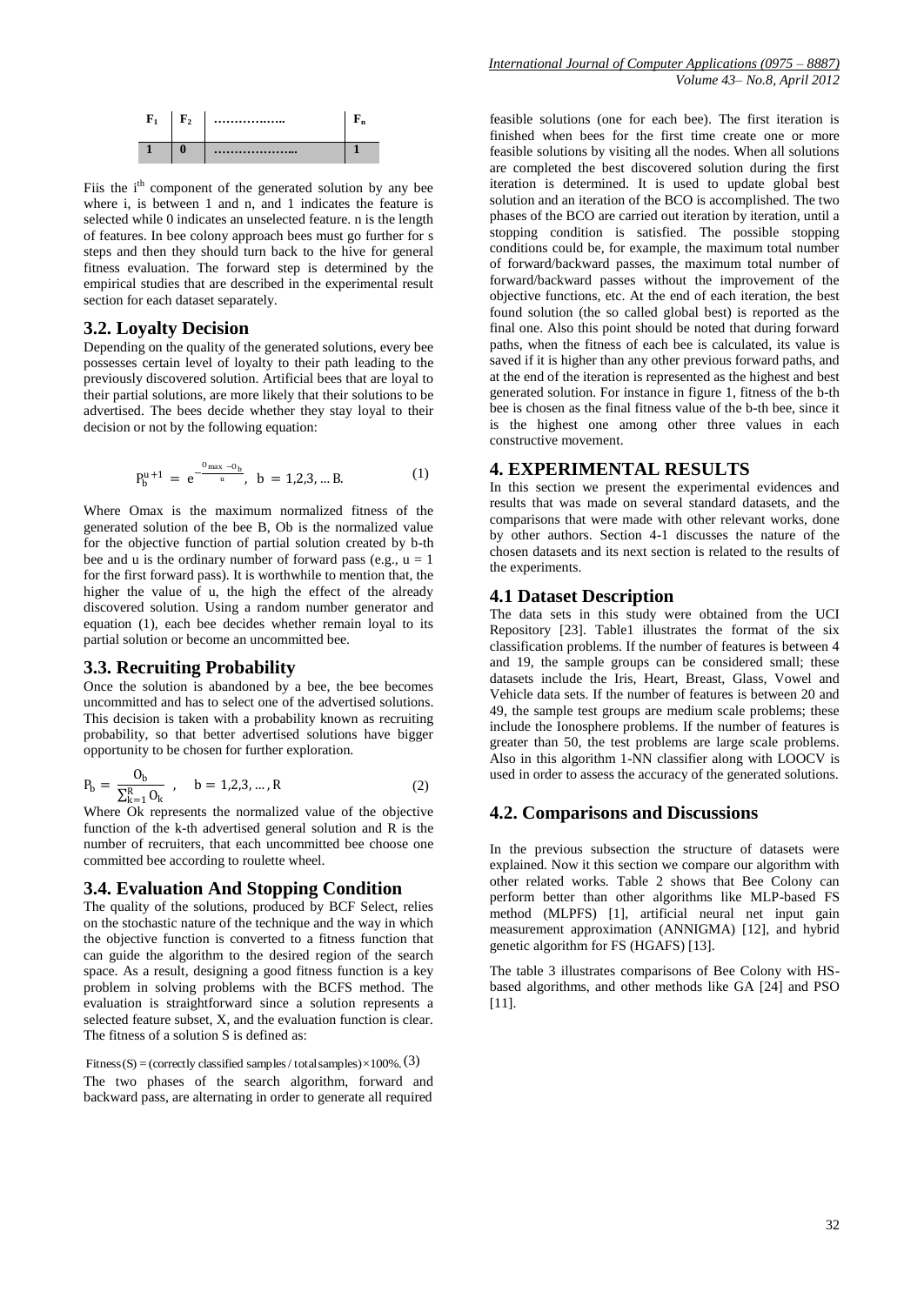| <b>Dataset</b>    | Size | <b>Number of Classes</b> | Number of features | <b>Number of Bees</b> | NC | <b>Iteration</b> | <b>Classification Method</b> |
|-------------------|------|--------------------------|--------------------|-----------------------|----|------------------|------------------------------|
|                   |      |                          |                    |                       |    |                  |                              |
| <b>Vowel</b>      | 990  |                          | 10                 | 20                    |    | 80               | $1-NN$                       |
| <b>Vehicle</b>    | 846  |                          | 18                 | 20                    |    | 80               | $1-NN$                       |
| <b>Ionosphere</b> | 351  |                          | 34                 | 20                    | 6  | 80               | $1-NN$                       |
| <b>Breast</b>     | 699  |                          |                    | 20                    |    | 80               | $1-NN$                       |
| <b>Iris</b>       | 150  |                          | $\overline{4}$     | 20                    |    | 80               | $1-NN$                       |
| Heart             | 270  |                          | 14                 | 20                    |    | 80               | $1-NN$                       |

#### **Table 1.a brief overview of the datasets**

**Table 2.comparisons among Bee colony and ANNIGMA [12], HGAFS [13], MLPFS [1]**

| <b>Dataset</b>    |                  | ANNIGMA |       |       | <b>HGAFS MLPFS Bee Colony</b> |
|-------------------|------------------|---------|-------|-------|-------------------------------|
| <b>Ionosphere</b> | No. Features     | 9.00    | 6.00  | 32.00 |                               |
|                   | Accuracy $(\% )$ | 90.20   | 92.76 | 90.60 | 93.16                         |

**Table 3.a brief comparison between Bee Colony and GA [24], PSO [24] and [22]**

| 79.26<br>79.26<br>79.26<br>70.37<br>80.74(6)<br>76.67<br><b>Heart</b><br><b>Ionosphere</b><br>87.83<br>89.57<br>86.09<br>82.61<br>86.96<br>93.16(15)<br>96<br><b>Iris</b><br>96<br>96<br>96<br>96<br>96(4)<br>01011100000000<br>78.91%<br>61.89%<br>010000000000<br>$NC = 2$<br>$NC = 1$ | <b>Dataset</b> | <b>Unreduced</b> | <b>HHS</b> | <b>VHS</b> | <b>GA</b> | <b>PSO</b> | <b>BeeColony</b> |
|------------------------------------------------------------------------------------------------------------------------------------------------------------------------------------------------------------------------------------------------------------------------------------------|----------------|------------------|------------|------------|-----------|------------|------------------|
|                                                                                                                                                                                                                                                                                          |                |                  |            |            |           |            |                  |
|                                                                                                                                                                                                                                                                                          |                |                  |            |            |           |            |                  |
|                                                                                                                                                                                                                                                                                          |                |                  |            |            |           |            |                  |
|                                                                                                                                                                                                                                                                                          |                |                  |            |            |           |            |                  |

**Figure1: Choosing the best fitness of the b-th bee**

#### **5. CONCLUSION**

According to the experimental results and analyses, we drew a number of conclusions and comparisons. It should be noted that the experimental results and analyses from which we draw our conclusions were based on various standard data sets covering a large spectrum of problem sizes.

1. SFFS is the best sequential search algorithm, and Bee Colony was successful to outperform it, in most cases, but not all situations.

2. Rough set reduction algorithms were among the most powerful procedures for feature selection problems, but could not do better than bee colony approach.

Finally, the proposed algorithm is worthwhile to be considered as one of the best methods for feature selection problems, but any other change can be done to improve its performance.

#### **6. ACKNOWLEDGEMENT**

This work has been supported by the Grantnumber 600/1817 from the vice presidency of research and technology of ShahidBeheshti University, G. C.

#### **7. REFERENCES**

- [1] E. Gasca, J.S. Sanchez, R. Alonso, Eliminating redundancy and irrelevance using a new MLP-based feature selection method, Pattern Recognition 39 (2006) 313–315.
- [2] P. Pudil, J. Novovicova, J. Kittler, Floating search methods in feature selection, Pattern Recognition Letters 15 (11) (1994) 1119–1125.
- [3] R. Setiono, H. Liu, Neural network feature selector, IEEE Transactions on Neural Networks vol. 8 (1997).
- [4] A. Verikas, M. Bacauskiene, Feature selection with neural networks, Pattern Recognition Letters 23 (2002) 1323– 1335.
- [5] I. Guyon, A. Elisseeff, An introduction to variable and feature selection, Journal of Machine Learning Research 3 (2003) 1157–1182.
- [6] H. Liu, Lei Tu, Toward integrating feature selection algorithms for classification and clustering, IEEE Transactions on Knowledge and Data Engineering 17 (4) (2005) 491–502.